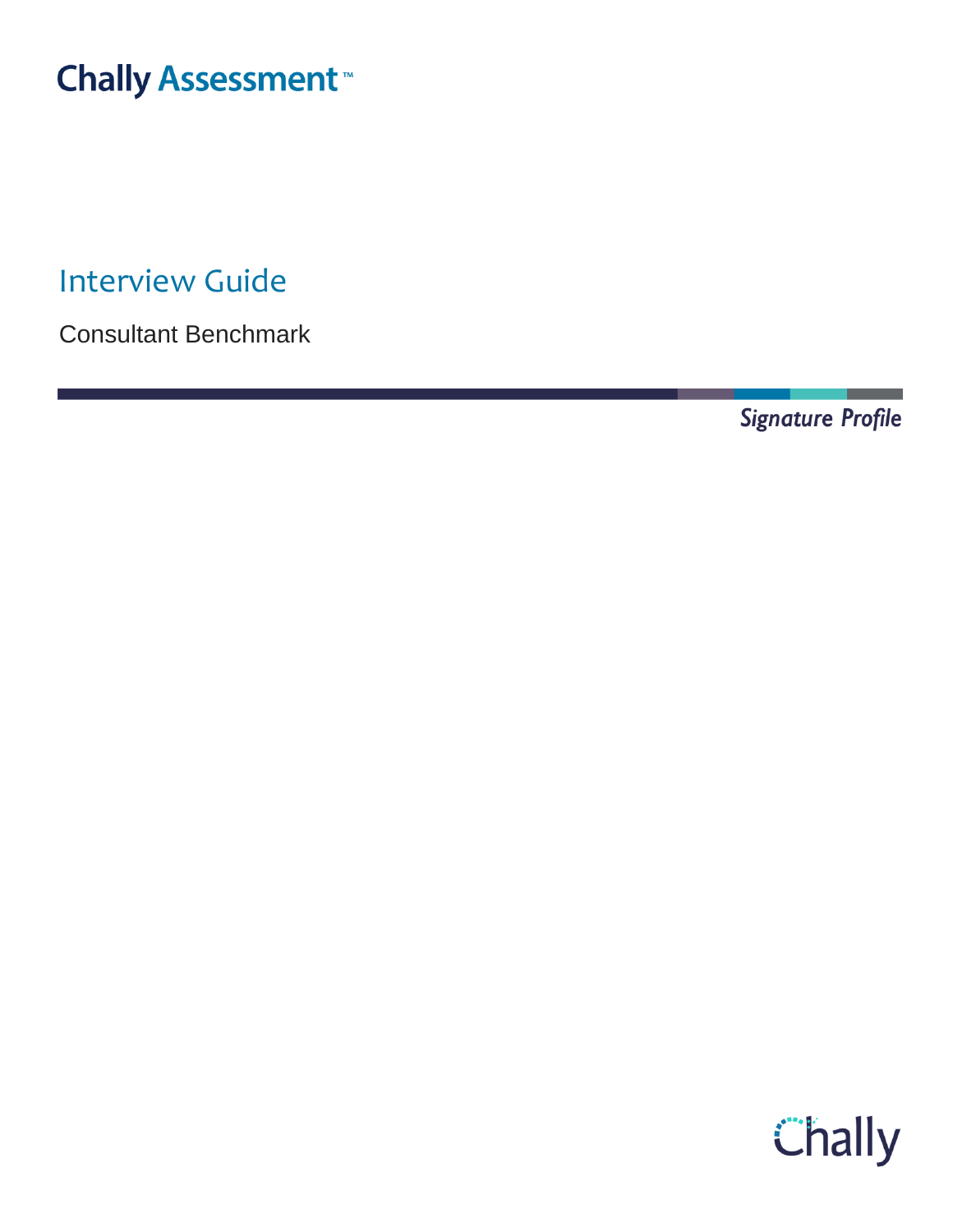# Interview Guide

# Consultant Benchmark

### Predictive Competencies:

- Identifies and Addresses Customer Needs
- Commits to Continued Professional Development
- Maintains and Shares Market Trend Awareness
- Makes Persuasive Presentations
- Engages Others in Learning to Maximize Benefit from Purchase
- Develops Solid Relationships by Making Client Needs a Priority
- Adapts Sales Approach to Match Buyer Motivations

| <b>Applicant Name:</b> |  |
|------------------------|--|
| Interview Date:        |  |
| Interviewed By:        |  |
|                        |  |
|                        |  |
| Overall                |  |
| Comments:              |  |
|                        |  |
|                        |  |
|                        |  |
|                        |  |
|                        |  |
|                        |  |
|                        |  |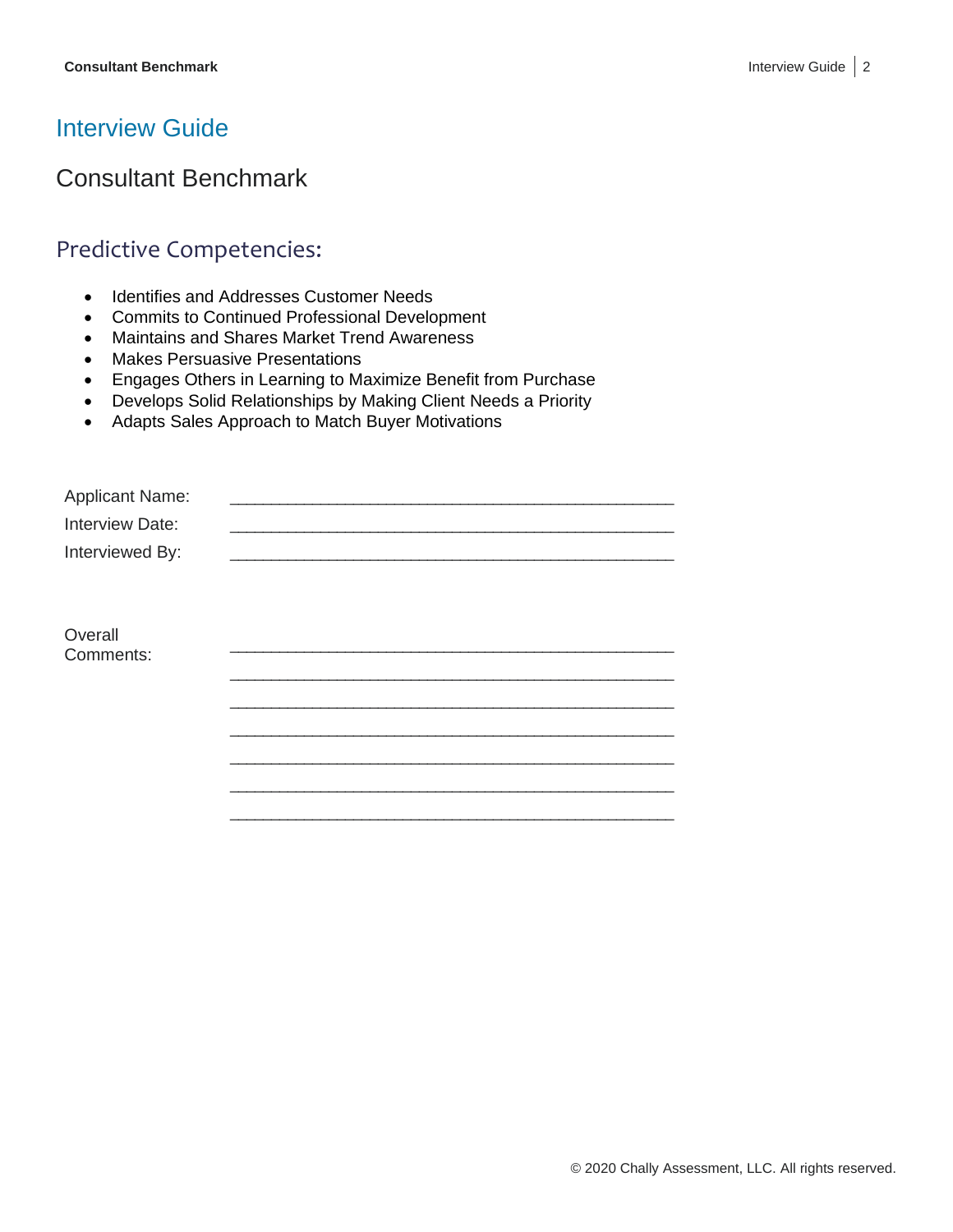### Identifies and Addresses Customer Needs

| <b>Question 1:</b> Tell me about the customer base of<br>your last employer.                                                                                                                                                                                                                                                                                                                                                                                                                                           | Notes: |
|------------------------------------------------------------------------------------------------------------------------------------------------------------------------------------------------------------------------------------------------------------------------------------------------------------------------------------------------------------------------------------------------------------------------------------------------------------------------------------------------------------------------|--------|
| Question 2: How did you determine what those<br>customers needed?<br>Look for:<br>• consistent questioning through a needs<br>analysis that addresses customer processes<br>and challenges<br>giving priority to the customer's agenda<br>taking time to listen to customer responses and<br>input                                                                                                                                                                                                                     | Notes: |
| Question 3: How frequently were you able to<br>successfully satisfy customer requirements and<br>why?<br>Look for:<br>tailors business plan or solutions to the<br>customer's needs rather than force a standard<br>solution<br>willingness to accept modification or rejection of<br>suggestions in order to accommodate the<br>customer<br>spends time analyzing the customer's<br>×<br>objectives versus rush an existing solution<br>explores alternatives that better fit the<br>×<br>customer's methods or goals | Notes: |

☐ Excellent Always matched the points to look for  $\Box$  Average  $\parallel$  Matched some of the points to look for

 $\Box$  Poor  $\Box$  Did not match any of the points to look for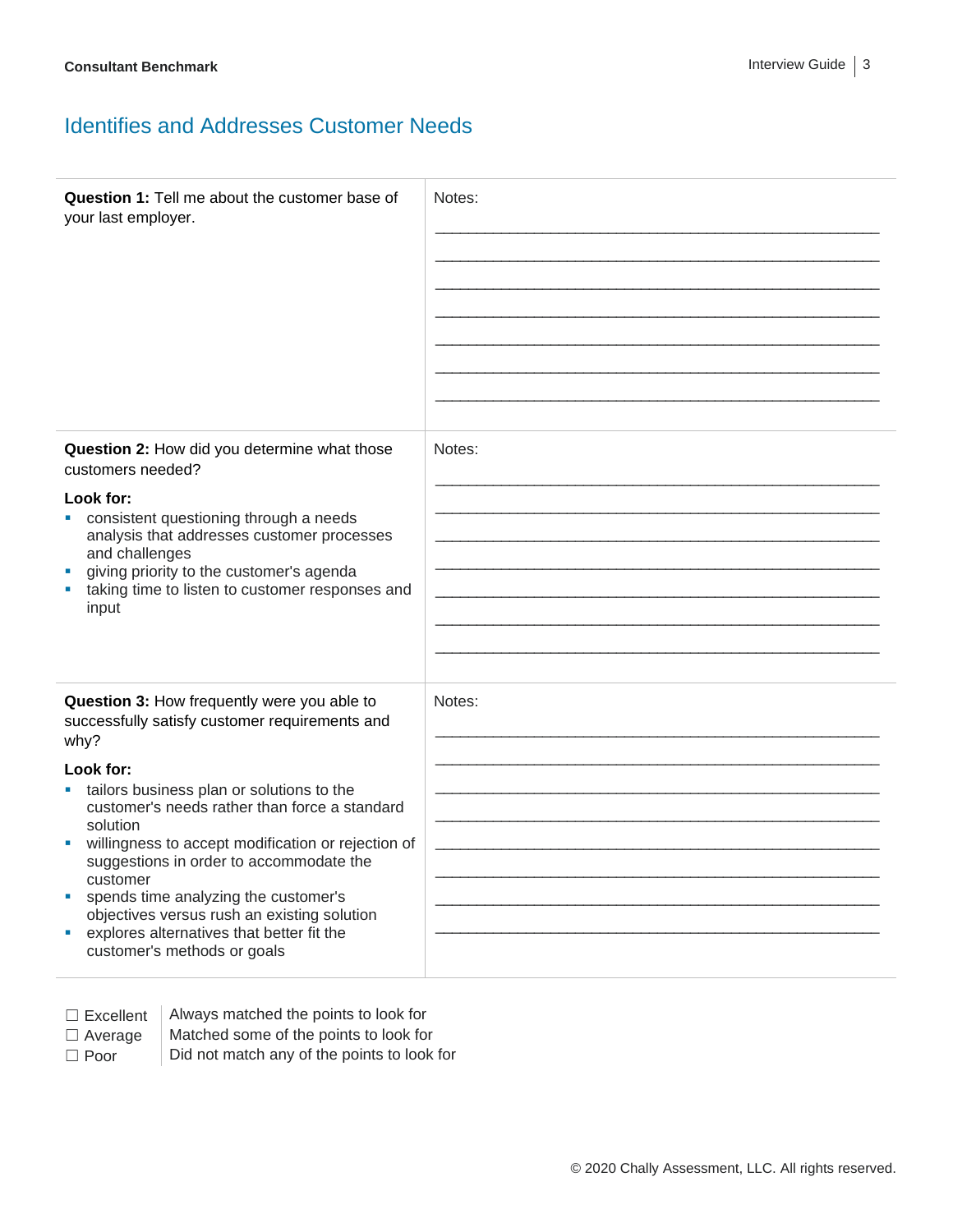# Commits to Continued Professional Development

| Question 1: Describe your career development<br>activities in your most recent position.                                                                                                                                                                                                                                                                                    | Notes: |
|-----------------------------------------------------------------------------------------------------------------------------------------------------------------------------------------------------------------------------------------------------------------------------------------------------------------------------------------------------------------------------|--------|
| Question 2: How do you accommodate<br>development activities and normal work demands<br>in your schedule?<br>Look for:<br>willingness to take responsibility for own career<br>devotes extra hours for development so current<br>responsibilities don't suffer<br>keeps high standards even at some personal<br>ш<br>sacrifice                                              | Notes: |
| Question 3: How much time do you usually focus<br>on work and your career in the course of a week?<br>Why?<br>Look for:<br>acknowledgment that specific time needs to be<br>allocated to skill building to prepare for<br>advancement<br>willingness to give up social time in order to get<br>ahead<br>job is a high priority and source of pride as well<br>as livelihood | Notes: |

- ☐ Excellent Always matched the points to look for
- $\Box$  Average  $\parallel$  Matched some of the points to look for
- 
- $\Box$  Poor  $\Box$  Did not match any of the points to look for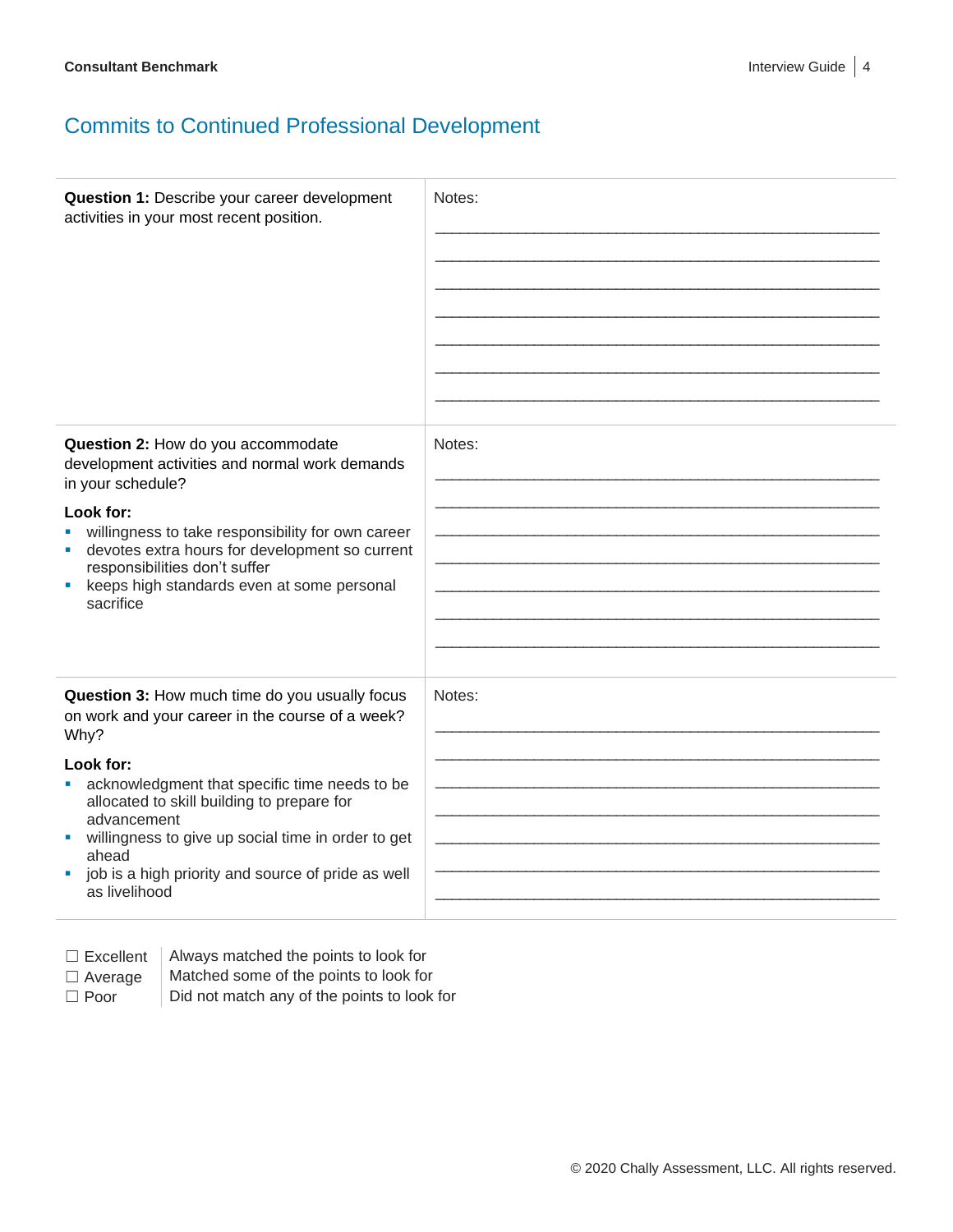## Maintains and Shares Market Trend Awareness

| Question 1: Describe some of the changing<br>market trends you witnessed in your last position.                                                                                                                                                                                                                 | Notes: |
|-----------------------------------------------------------------------------------------------------------------------------------------------------------------------------------------------------------------------------------------------------------------------------------------------------------------|--------|
| Question 2: What did you do to stay on top of new<br>developments?<br>Look for:<br>develops an in-depth awareness of market<br>issues versus a cursory understanding of<br>changing trends<br>invests the time needed to acquire a base of<br>×<br>knowledge that will benefit others                           | Notes: |
| Question 3: Did you share these developments<br>with your customers? How?<br>Look for:<br>adds to knowledge base for the purpose of<br>educating or advising others<br>watches for information that may not be readily<br>ш<br>available to colleagues or customers<br>proactive in sharing market developments | Notes: |

 $\Box$  Excellent  $\parallel$  Always matched the points to look for

 $\Box$  Average  $\parallel$  Matched some of the points to look for  $\Box$  Poor  $\Box$  Did not match any of the points to look for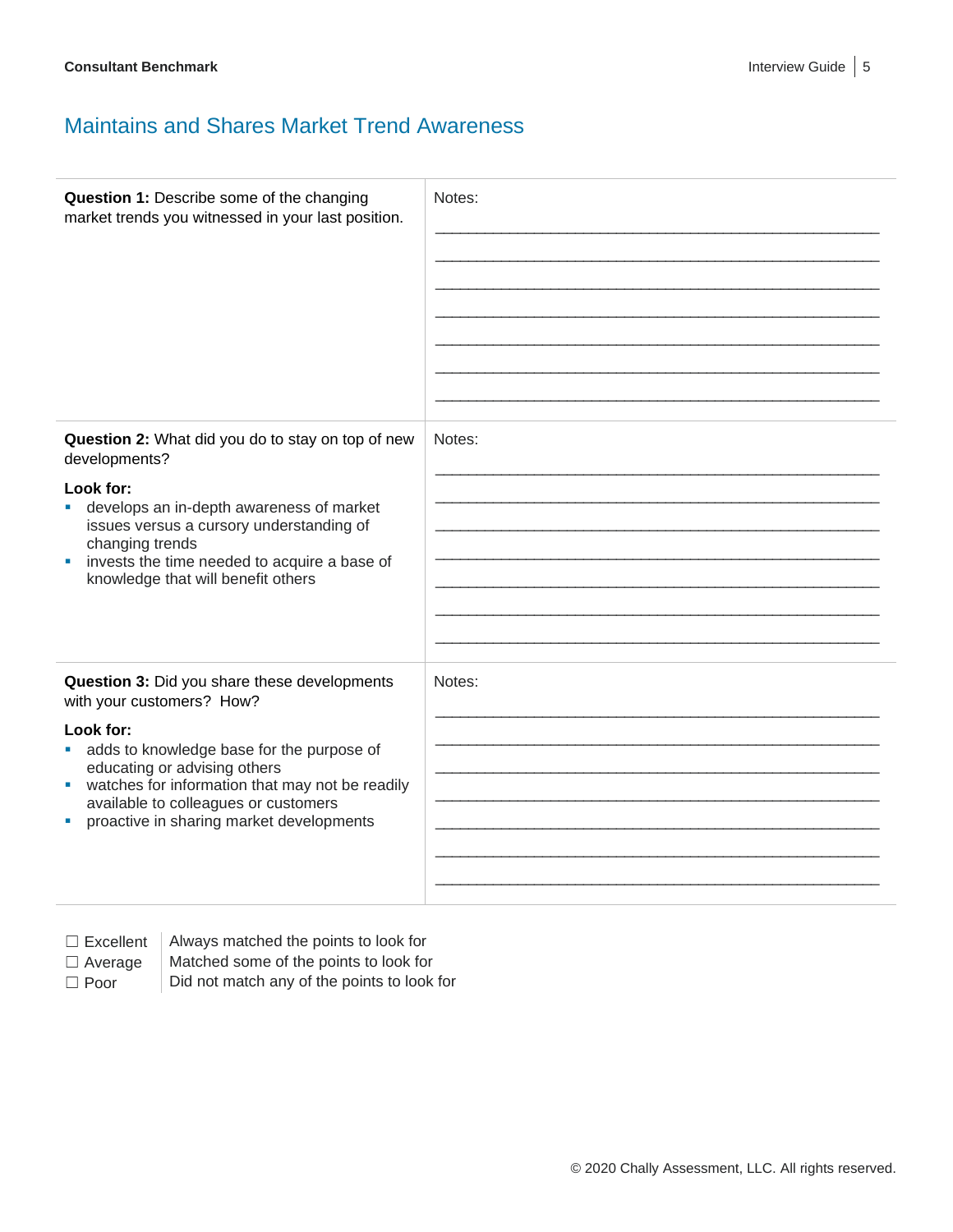### Makes Persuasive Presentations

| Question 1: Describe your public speaking<br>experience.                                 | Notes: |
|------------------------------------------------------------------------------------------|--------|
| Look for:                                                                                |        |
| at ease with the concept of formal<br>presentations                                      |        |
|                                                                                          |        |
|                                                                                          |        |
|                                                                                          |        |
|                                                                                          |        |
|                                                                                          |        |
|                                                                                          |        |
| Question 2: What techniques work best for you<br>when introducing new ideas to a group?  | Notes: |
| Look for:                                                                                |        |
| excites the audience and grabs its attention by                                          |        |
| adding sizzle to the content                                                             |        |
| creates an impact while communicating<br>ш<br>information                                |        |
| practices and polishes a presentation                                                    |        |
| varies the presentation style and content to fit                                         |        |
| the audience                                                                             |        |
| charismatic and projects enthusiasm about                                                |        |
| reaching the audience                                                                    |        |
| Question 3: How would you rate the effectiveness<br>of your presentation skills and why? | Notes: |
| Look for:                                                                                |        |
| comfortable with being in control and working                                            |        |
| the crowd                                                                                |        |
| monitors audience response and adjusts                                                   |        |
| presentation to stay on target<br>rehearsed but willing to make a departure from         |        |
| the script                                                                               |        |
| enthusiasm about the opportunity to woo an<br>×.                                         |        |
| audience versus just pass on information                                                 |        |
| builds credibility by presenting relevant<br>ш<br>information                            |        |
|                                                                                          |        |

 $\Box$  Excellent | Always matched the points to look for

- $\Box$  Average  $\parallel$  Matched some of the points to look for
- $\Box$  Poor  $\Box$  Did not match any of the points to look for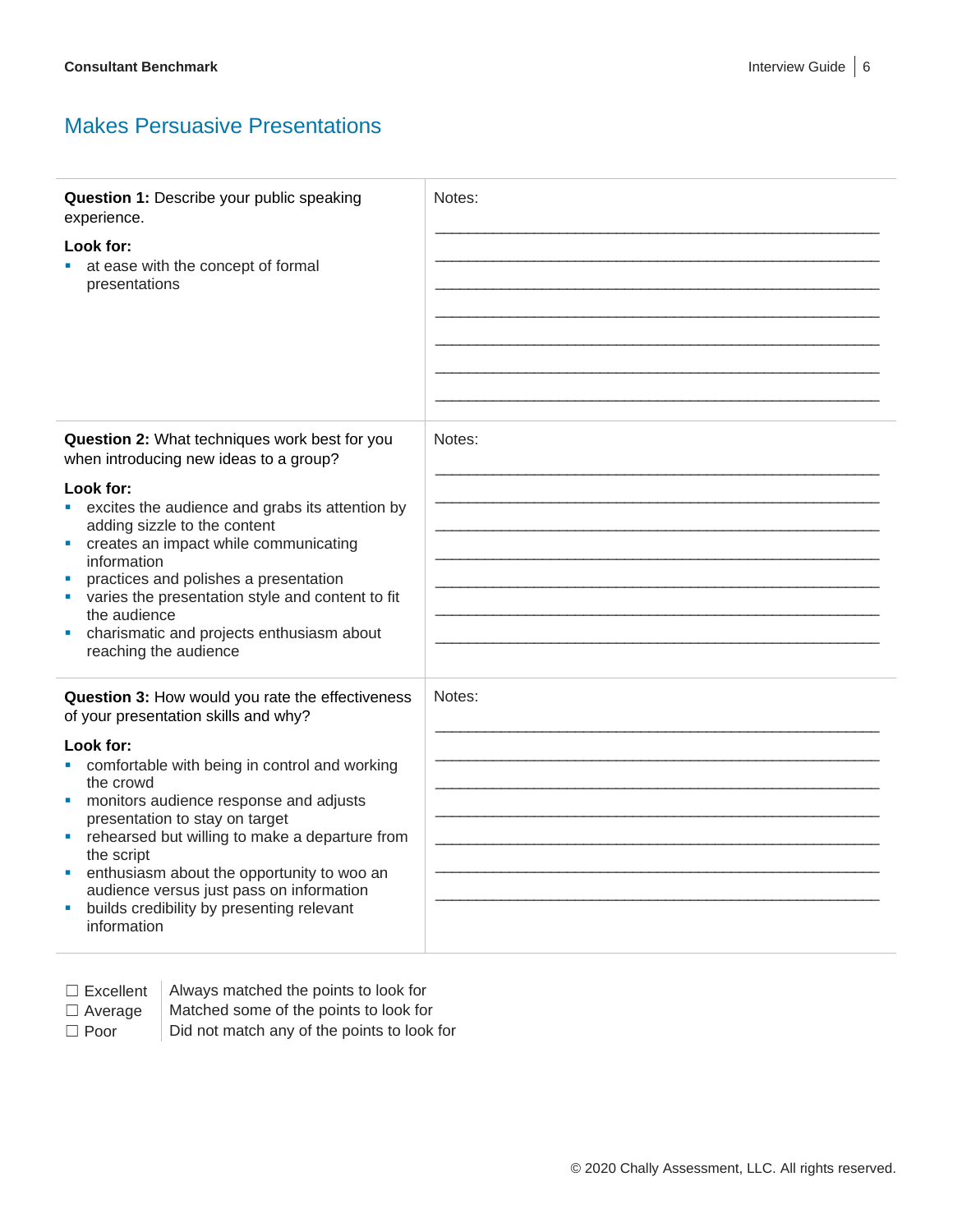# Engages Others in Learning to Maximize Benefit from Purchase

| Question 1: Describe a situation in which you<br>have functioned as a teacher in a customer setting.                                                                                                                                                                                                                         | Notes: |
|------------------------------------------------------------------------------------------------------------------------------------------------------------------------------------------------------------------------------------------------------------------------------------------------------------------------------|--------|
| Question 2: How did you prepare for that<br>experience?                                                                                                                                                                                                                                                                      | Notes: |
| Look for:<br>• schedules organized and consistent sessions;<br>avoids casual or 'off-the-cuff' training<br>develops measurable criteria for assessing<br>ш<br>progress<br>has an awareness of others' level of experience<br>ш<br>and expertise<br>develops own in-depth knowledge of subject<br>ш<br>matter                 |        |
| Question 3: How would you evaluate your skill as<br>an educator and why?<br>Look for:<br>enjoys the teaching process<br>patience and persistence in reinforcing<br>ш<br>information through repetition<br>keeps information relevant<br>tracks effectiveness of teaching effort by<br>ш<br>monitoring customer understanding | Notes: |

 $\Box$  Excellent  $\parallel$  Always matched the points to look for

 $\Box$  Average  $\parallel$  Matched some of the points to look for  $\Box$  Poor  $\Box$  Did not match any of the points to look for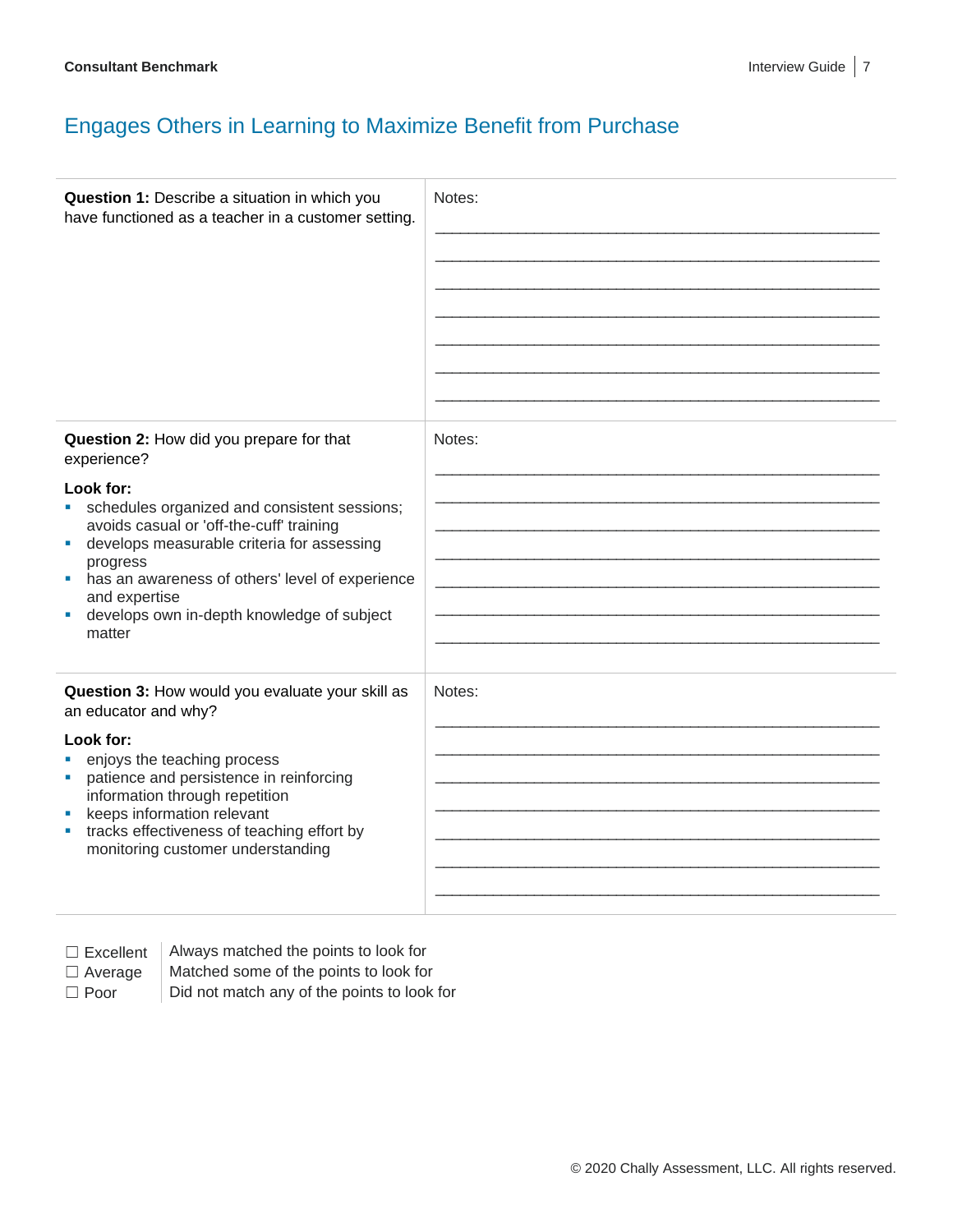# Develops Solid Relationships by Making Client Needs a Priority

| Question 1: Describe a favorable long-standing<br>customer relationship you've had.                                                                                                                                                                                                                                                                              | Notes: |
|------------------------------------------------------------------------------------------------------------------------------------------------------------------------------------------------------------------------------------------------------------------------------------------------------------------------------------------------------------------|--------|
| Question 2: What tactics have worked well to help<br>maintain the relationship?<br>Look for:<br>makes customer needs a priority<br>ш<br>creates customer satisfaction by helping the<br>ш<br>customer become more effective in operations<br>adjusts business plans and their<br>×<br>implementation to address changing customer<br>needs                       | Notes: |
| Question 3: On a scale of 1 to 10 (10=high) how<br>would you rate your ability to nurture customer<br>relationships and why?<br>Look for:<br>has a thorough understanding of how the<br>customer does business<br>makes own issues secondary to ensuring<br>customer satisfaction<br>adapts business strategies to accommodate<br>×<br>individual customer needs | Notes: |

 $\Box$  Excellent | Always matched the points to look for

- $\Box$  Average  $\parallel$  Matched some of the points to look for
- $\Box$  Poor  $\Box$  Did not match any of the points to look for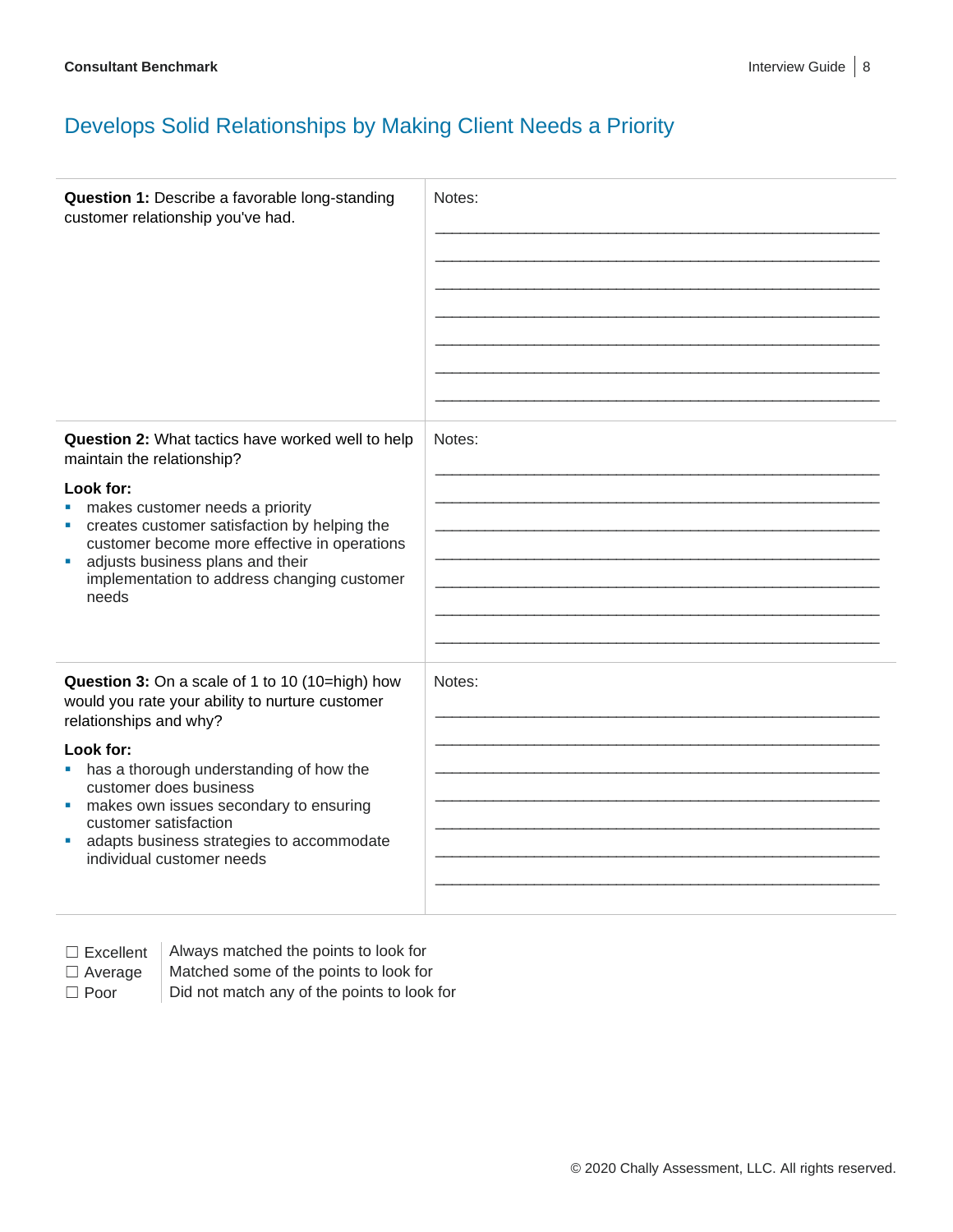# Adapts Sales Approach to Match Buyer Motivations

| Question 1: Tell me about your first contact with a<br>recent prospect.                                                                                                                                                                                                                                                                                                                                                                                                                            | Notes: |
|----------------------------------------------------------------------------------------------------------------------------------------------------------------------------------------------------------------------------------------------------------------------------------------------------------------------------------------------------------------------------------------------------------------------------------------------------------------------------------------------------|--------|
| Question 2: How did you determine the prospect's<br>requirements?<br>Look for:<br>seeks information to determine the priority of<br>needs and associated benefits for each<br>prospect<br>chooses appropriate features and applications<br>to target the prospect's hot buttons                                                                                                                                                                                                                    | Notes: |
| Question 3: To what degree did you vary your<br>sales approach to this prospect and why?<br>Look for:<br>understands that different people can have very<br>a.<br>different motivations for buying the same thing<br>focuses on key benefits to the buyer and<br>ш<br>doesn't distract with less relevant benefits<br>sees each sales situation as unique rather than<br>use tight variations on the same theme<br>sees the proposed offering or solution through<br>ш<br>the eyes of the prospect | Notes: |

 $\Box$  Excellent  $\parallel$  Always matched the points to look for

 $\Box$  Average  $\parallel$  Matched some of the points to look for

 $\Box$  Poor  $\Box$  Did not match any of the points to look for